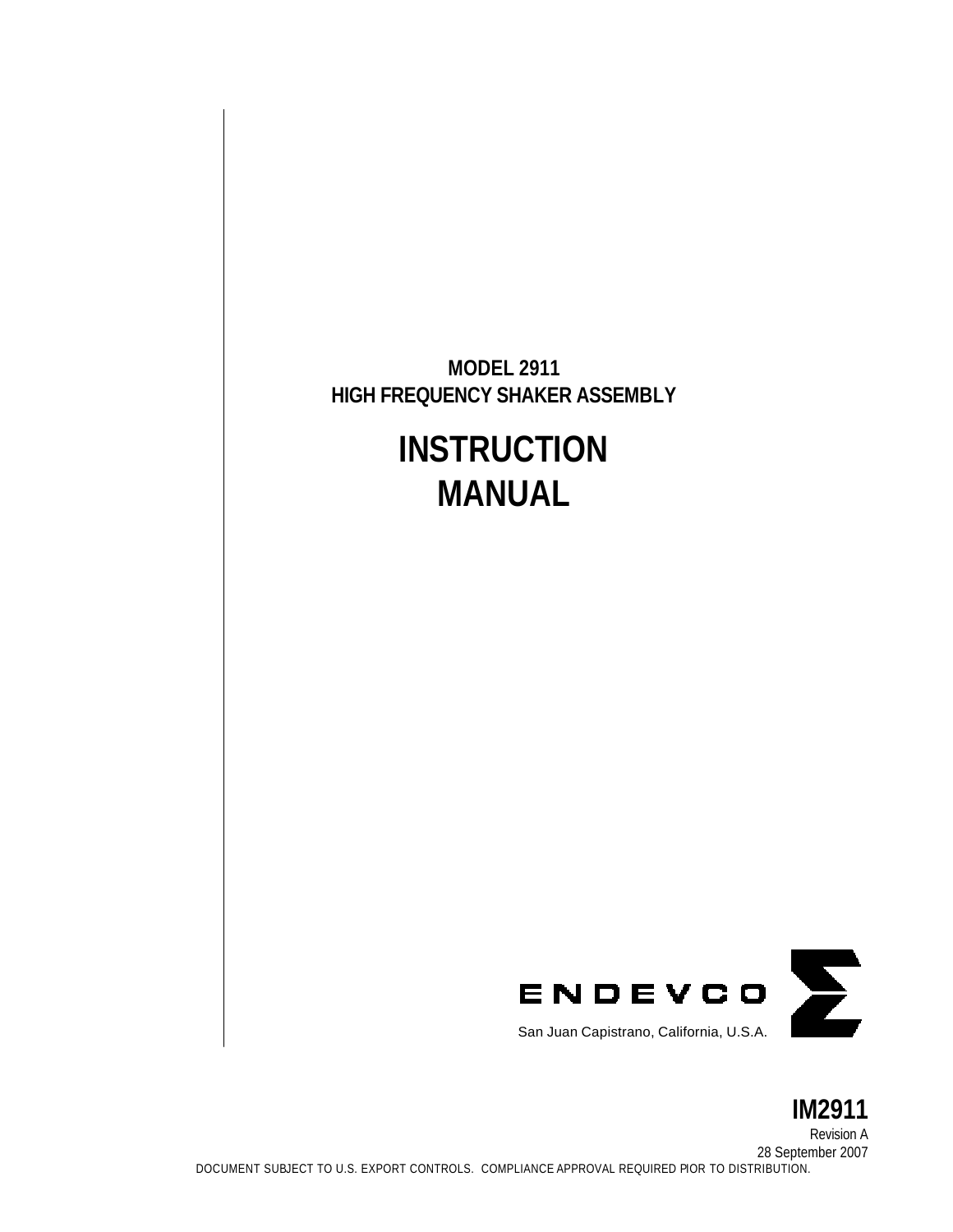# **IM2911** Revision A 28 September 2007 DOCUMENT SUBJECT TO U.S. EXPORT CONTROLS. COMPLIANCE APPROVAL REQUIRED PIOR TO DISTRIBUTION.

 $\boldsymbol{\mathsf{l}}$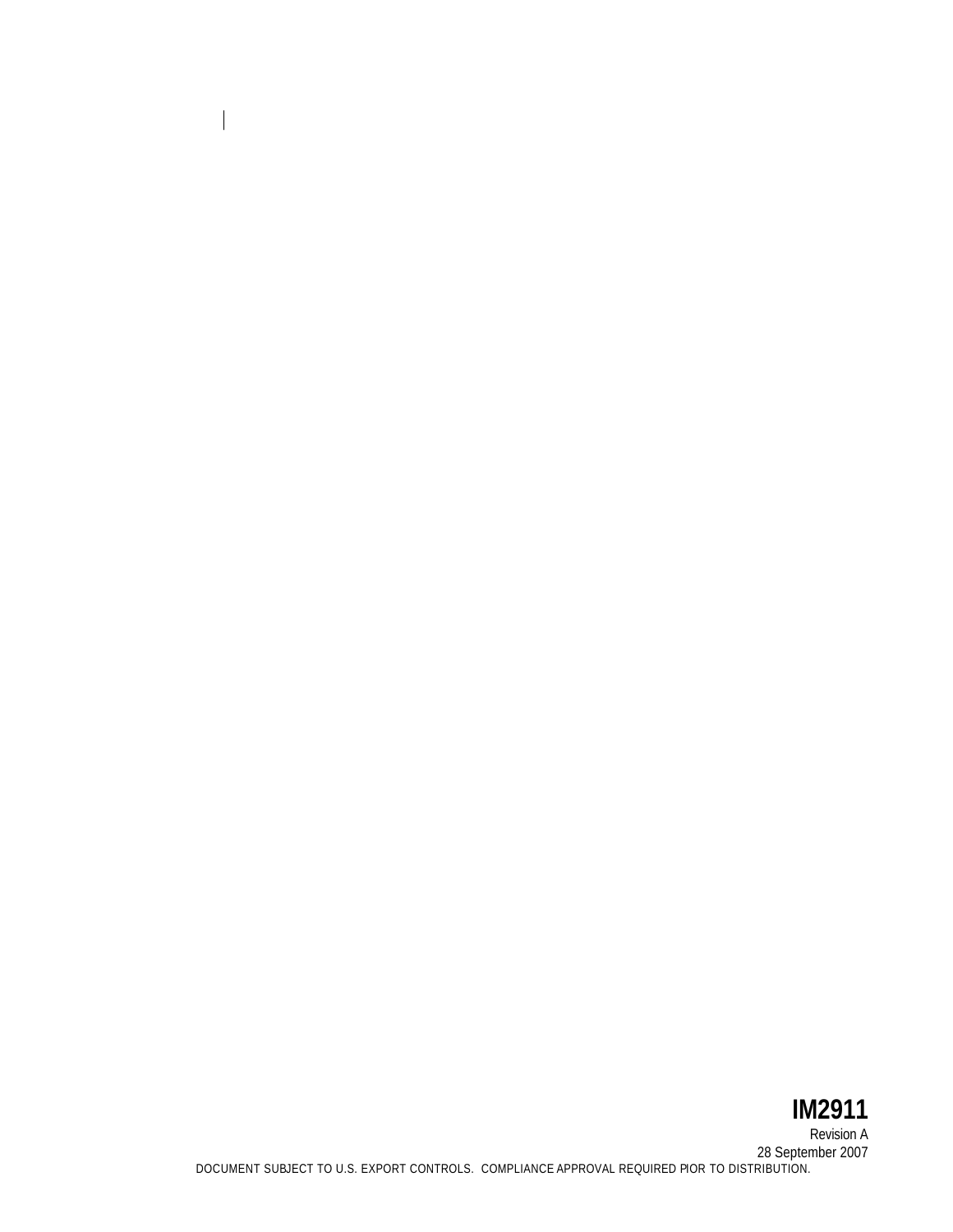### **TABLE OF CONTENTS**

|                | <b>SECTION 1: DESCRIPTION</b>                 | <b>PAGE</b> |
|----------------|-----------------------------------------------|-------------|
| $1_{\cdot}$    | <b>EQUIPMENT DESCRIPTION</b>                  | $1 - 1$     |
| 2.             | <b>EQUIPMENT USE</b>                          | $1 - 1$     |
|                | <b>SECTION 2: CONTROLS AND CONNECTORS</b>     |             |
| 1.             | <b>INTRODUCTION</b>                           | $2 - 1$     |
|                | <b>SECTION 3: OPERATING INSTRUCTIONS</b>      |             |
| $\mathbf{1}$ . | UNPACKING AND INSPECTION                      | $3-1$       |
| 2.             | <b>INSTALLATION</b>                           | 3-1         |
| 3.             | CHECKOUT                                      | $3-1$       |
| 4.             | <b>OPERATION</b>                              | $3 - 1$     |
|                | <b>SECTION 4: THEORY OF OPERATION</b>         |             |
| $1_{\cdot}$    | THEORY OF OPERATION                           | $4 - 1$     |
|                | <b>SECTION 5: MAINTENANCE AND CALIBRATION</b> |             |
| $\mathbf{1}$ . | MAINTENANCE                                   | $5-1$       |
| 2.             | CALIBRATION                                   | $5-1$       |
| 3.             | <b>TROUBLESHOOTING GUIDE</b>                  | $5-1$       |
| 4.             | <b>REPAIR</b>                                 | $5-2$       |
| 5.             | <b>FACTORY SERVICE</b>                        | $5-2$       |
|                | <b>SECTION 6: ACCESSORIES</b>                 |             |
| 1.             | <b>ACCESSORIES INCLUDED</b>                   | $6-1$       |
| 2.             | ACCESSORIES OPTIONAL                          | $6-1$       |
|                | <b>SECTION 7: DRAWINGS AND DIAGRAMS</b>       |             |
| $\mathbf{1}$ . | <b>GENERAL</b>                                | $7-1$       |
| 2.             | <b>DRAWINGS</b>                               | $7 - 2$     |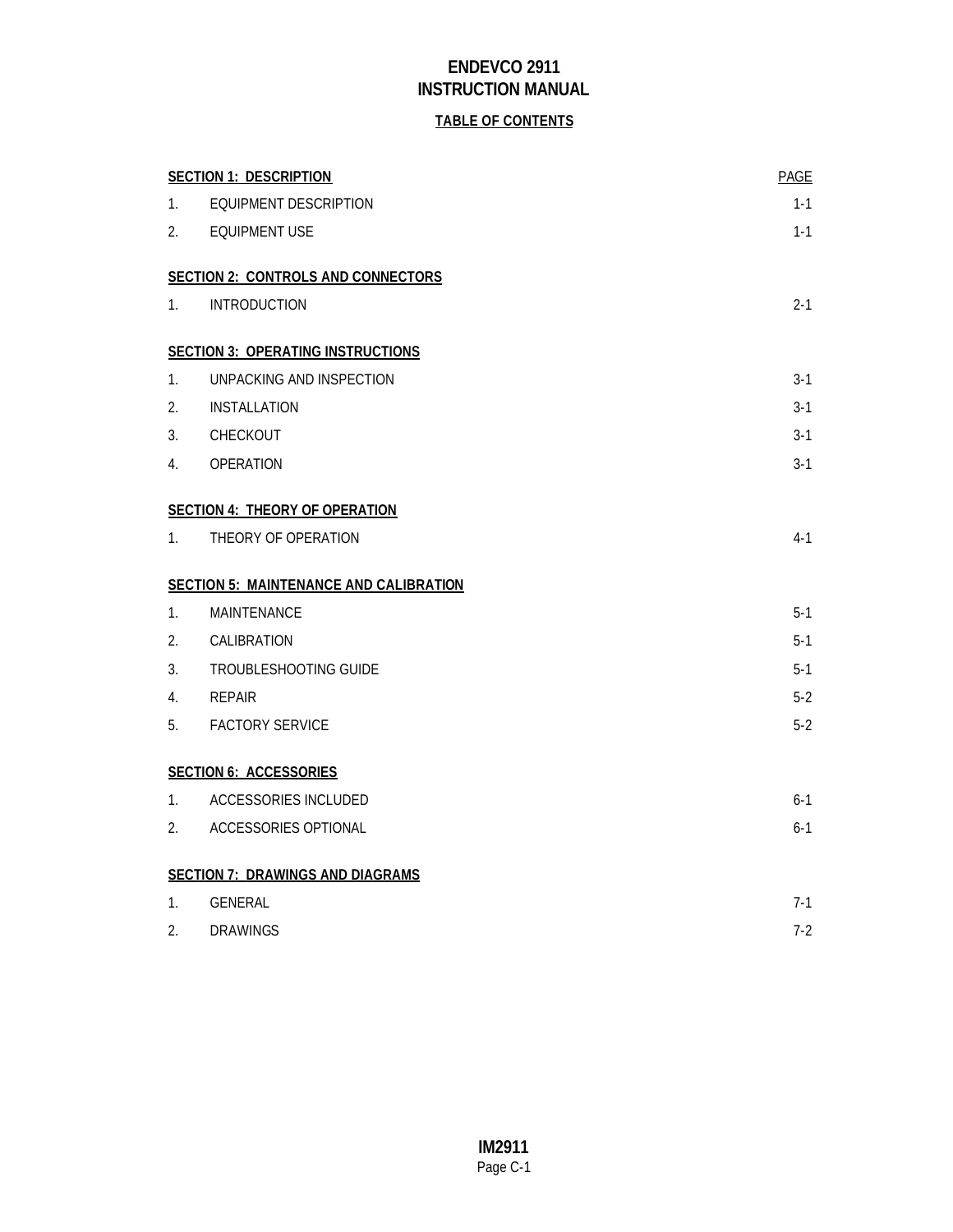### **SECTION 1 DESCRIPTION**

#### 1. EQUIPMENT DESCRIPTION

The ENDEVCO® Model 2911 is a high frequency shaker designed to test a wide variety of accelerometers on the market today. The 2911 is equipped with a thermally stable reference accelerometer as an integral part of the armature to give accurate readings over a wide range of frequencies and operating environments. The armature is made of Beryllium, which is quite stiff and light. This combination results in a resonant frequency around 40 kHz. This helps give the 2911 its wide operating frequency range in a small, compact and affordable package.

The armature is similar to part of an electric motor, or voice coil that is held concentric by an air bearing operating around 20 PSI. The air maintains the armature relative position to the shaker body, while providing cooling for coil via the armature. This translates to low transverse motion of the shaker. The accelerometer is an ENDEVCO® 2270M18 ISOTRON ® with low thermal drift that makes this shaker the best value on the market today.

### 2. EQUIPMENT USE

The 2911 is designed for laboratory use only. Due to the close tolerances between the armature and the body, any foreign materials bigger than a few thousandths of an inch inside the air bearing can degrade shaker performance. It is recommended that this shaker never be used in a hostile environment and covered when not in use.

Never attempt to operate the shaker without an adequate air supply, this will damage the shaker and void the warranty. The air supply must be filtered for water and oil, as well as particles greater than 10 microns in size. Dry nitrogen can be used. If a bottle of gas is used, be aware that there always is a leak on the system and must be turned off at the bottle when not in use to conserve gas.

The armature is suspended between three rubber bands visible on the top of the shaker. These can be used to make minor adjustments to the armature height relative to the shaker body. In the event that the armature sits too low in the shaker due to a relatively heavy accelerometer placed on it, turning the vertical screws with the washers that the rubber bands are attached to can raise the armature height. Raise all three evenly for best results, until the top of the armature is at the center of its vertical travel between the mechanical limits.

If during a test, both the reference and UUT waveforms are distorted, the rubber bands should be adjusted first to correct the problem. The fact that both are distorted is an indication that the armature could be maladjusted. Clipping of waveforms may be an indication of improper height adjustment (previous paragraph) or excessive drive signal.

Mounting an accelerometer correctly involves the application of a thin layer of the acoustic couplant (optional accessory) to mounting surfaces and application of accelerometer's manufacturer's recommended torque specification.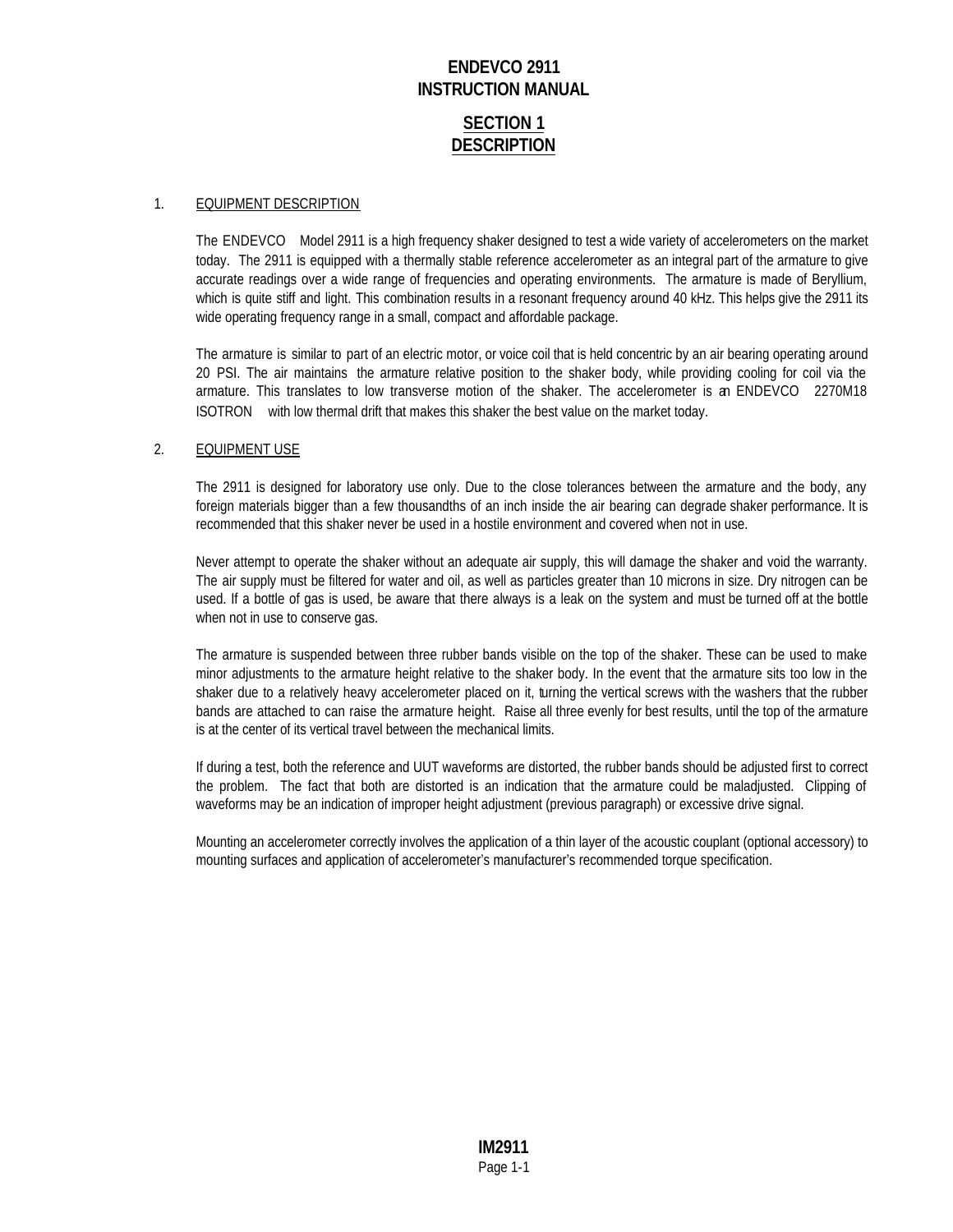### **SECTION 2 CONTROLS AND CONNECTORS**

### 1. INTRODUCTION

The Model 2911 has an input connector for the drive signal. See Section 7 for more detailed shaker connection information. The ¼ inch plumbing connector is for clean dry air free of oil, water or particles bigger than 10 microns. Shaker should always have air applied before operation is attempted. The cable coming out of the shaker is the output of the reference accelerometer.

> **IM2911** Page 2-1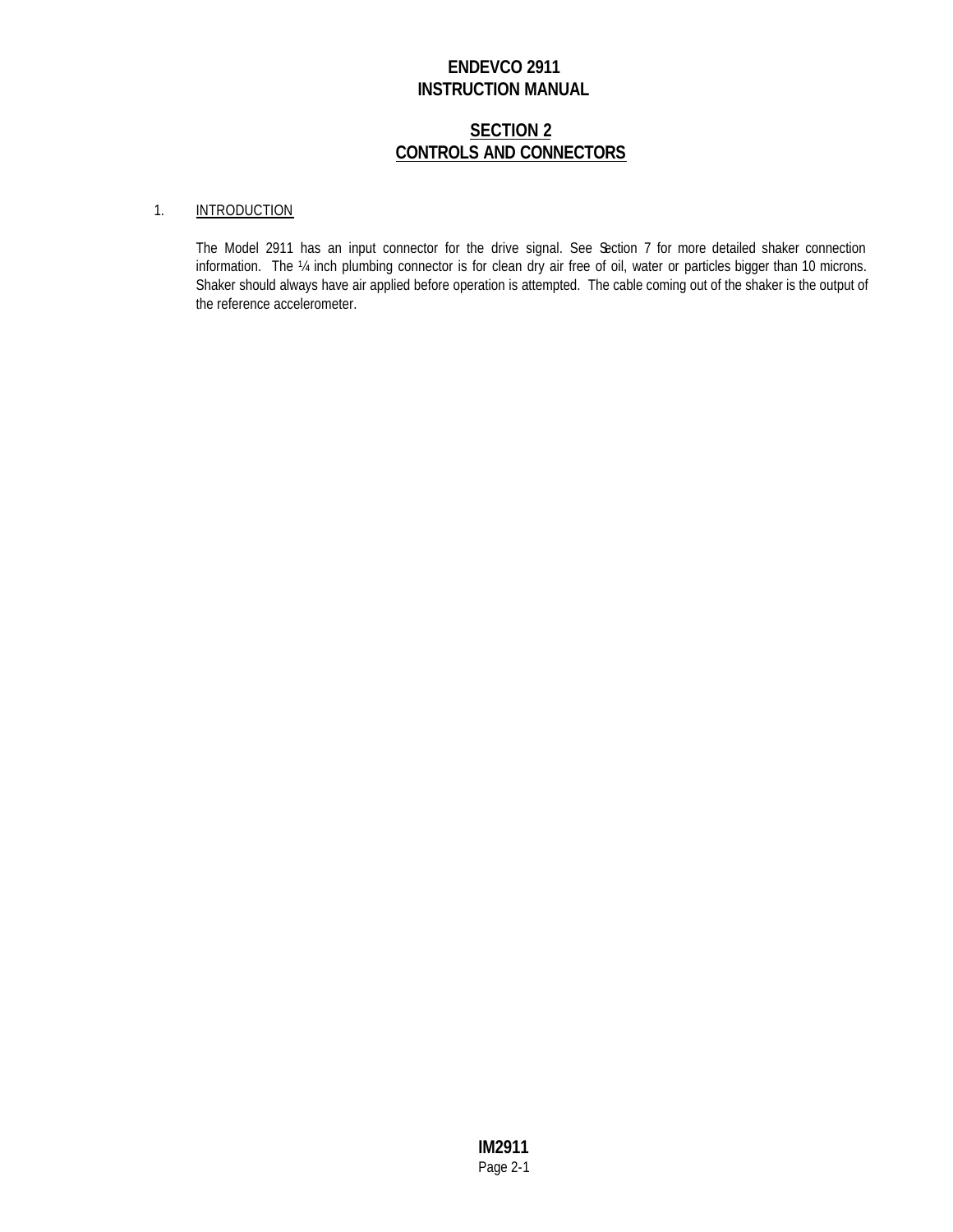### **SECTION 3 OPERATING INSTRUCTIONS**

#### 1. UNPACKING AND INSPECTION

Remove the top layer of packing material exposing the shaker. Invert shipping container while supporting the shaker. Allow the shaker to slide out of the box slowly to avoid damage. Visually inspect the exterior of the shaker for any signs of mishandling. Dings and dents on the exterior surface may indicate rough handling.

Gently grab the armature between two fingers and attempt to move the armature up and down. The armature may bind a little, this is normal, but it should move up and down without applying much force. If the armature does not move easily after applying air to the shaker and the armature still binds, then shaker should be returned to ENDEVCO® as soon as possible for repair.

### 2. INSTALLATION

The shaker can be installed on any hard, level, stationary surface. An optional isolator is useful in reducing any effects vibrations from the mounting surface might cause.

The shaker may also be "hung" from the square spacer plate spacer with appropriate hardware and support.

#### 3. CHECKOUT

After connecting the air, 25-pin cable and the reference transducer the shaker is ready for checkout. If the shaker is connected to an AACS system, then appropriate changes to the system configuration file, exciter definitions and model test definitions are required for the system to recognize the shaker. (Consult IM68357 for specific instructions.) Then selecting and starting a sweep that specifies the 2911 shaker to be used will activate the shaker. After the audible "click" of the air solenoid, push down on the armature slightly. If it moves freely this means that the system applied the air and the system configuration and the connections are correct. If not, read the IM68357 sections about "System Configuration Editor", "Exciter Definitions" and "Model Test Definitions".

The UUT goes to the PE/IEPE input on the front of the "Calibration Input Panel". Upon actual starting of the test, a sinusoid wave should appear in REF window, if not check to see if the reference input specified in the "System Configuration Editor' and where the reference transducer are connected to, see if they are in agreement.

Without an AACS, check out is as simple as applying air, connecting to a power amp through the 25-pin connector and applying a small amplitude signal at first to establish the fact that the shaker responds to an input. Excessive signal input will drive the shaker to the stops, indicated by an audible thumping. If this should occur, reduce the signal immediately.

### 4. OPERATION

Operation is accomplished by monitoring the reference accelerometer while applying a sine wave to the shaker. This is done automatically by the AACS system. The reference accelerometer determines the acceleration that the Unit Under Test (UUT) is subjected too. Comparing the reference accelerometer response to the UUT response determines the characteristics of the UUT.

The reference accelerometer is operated with a constant current source of usually 4mA. The actual signal output is compliance voltage changing to maintain the 4mA current. All of this is transparent to the AACS user.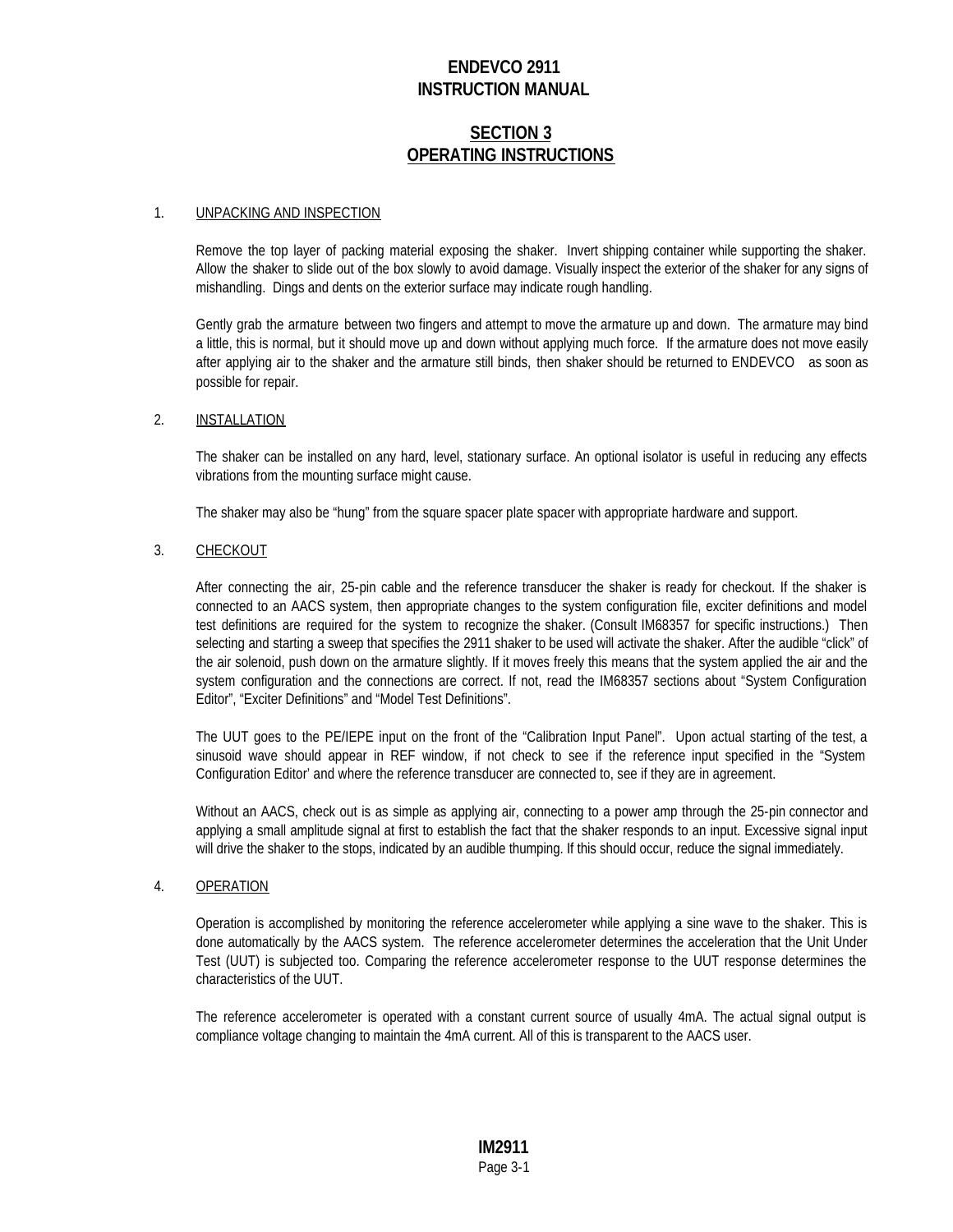### **SECTION 4 THEORY OF OPERATION**

#### 1. THEORY OF OPERATION

The shaker armature has a coil around it inside of a permanent magnetic field. When current is passed through the coil an opposite or attractive magnetic force field is generated depending on the phase of the drive signal. The interaction of the magnetic fields is what causes the armature to move up and down. The armature is similar to part of an AC motor.

The reference accelerometer is mounted on the underside of the surface that accepts accelerometers under test. This is required to accurately measure the acceleration seen by the Unit Under Test (UUT). The reference accelerometer calibration is traceable to National Institute of Standards & Technology (NIST). Both traceability and mounting proximity are necessary to ensure a valid measurement.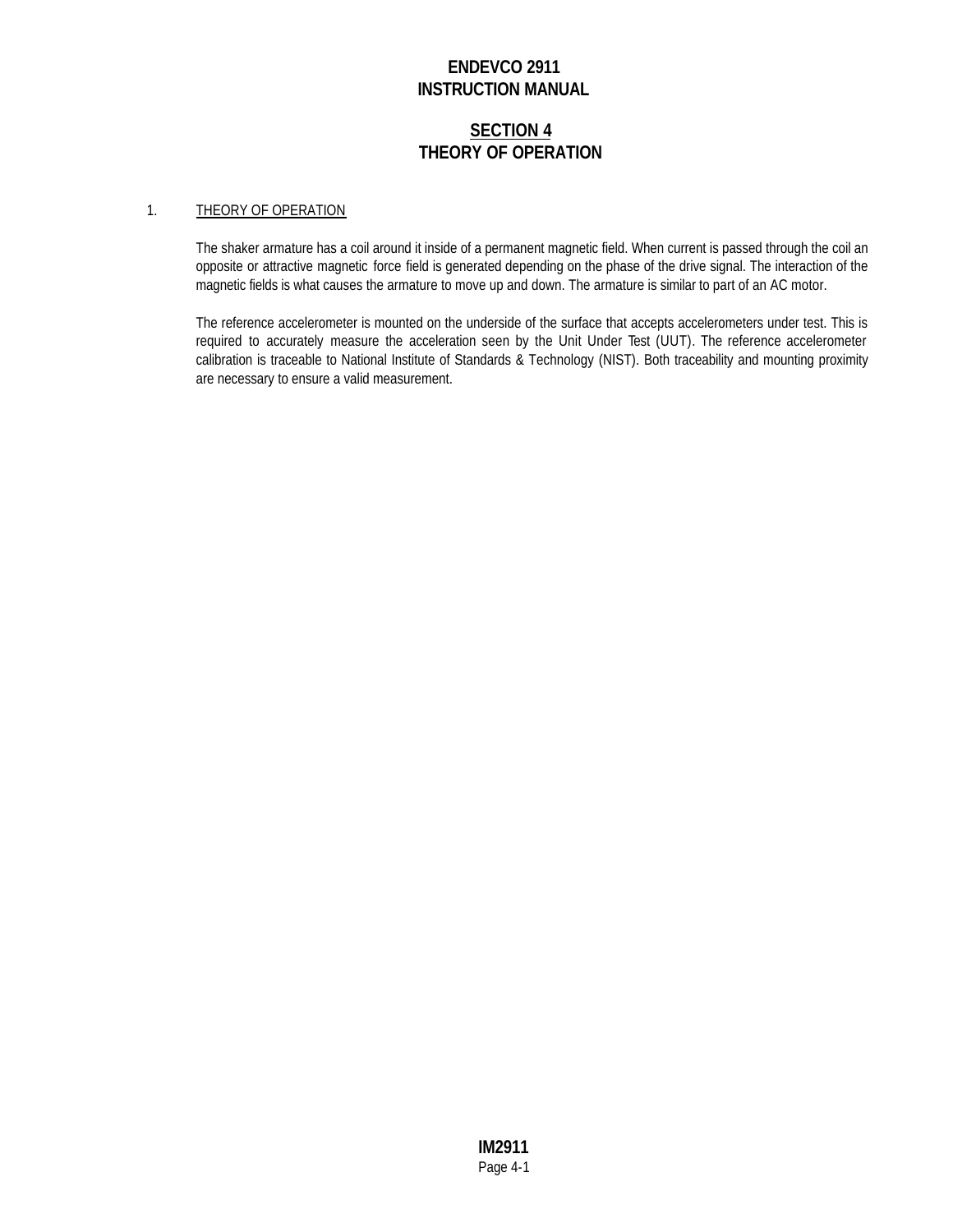### **SECTION 5 MAINTENANCE/CALIBRATION**

#### 1. MAINTENANCE

Maintenance is quite simple. If you notice a change in your Reference Accelerometer waveforms this is what to do. Apply air pressure and manually move the armature up and down trying to feel if the armature is rubbing on the air bearing. If so, it needs to be re-aligned and/or cleaned.

For cleaning, remove the stator and air-bearing by removing the three screws so the stator can be lifted away from the base. Look for any visible signs of scoring on the armature surface. If there is, look on the corresponding surface in the magnet base for foreign objects and removed them as required. Cleaning of the surfaces can be accomplished with alcohol or some other low residue solvent. After cleaning, the shaker needs to be re-assembled and re-aligned.

To do this replace the stator assembly and install the three screws on the top (see Figure 2) of the shaker. With air pressure applied move the stator around until the armature moves up and down freely when pushed down with a finger. The air pressure should push the armature up to its mid position when adjustment is correct. Then tighten the screws incrementally to maintain the stator's position, while checking for friction free motion. When all the screws are tightened, check the armature for freedom of movement. Repeat if the armature does not move freely with air applied. After adjusting, or if there is a noticeable change, a shaker characterization should be performed. This is a function performed on the AACS system.

The Shaker Characterization procedure does not affect calibration. It merely measures responses to known electrical inputs to allow the system to better guess what levels of drive signal to provide to accomplish any given acceleration needed for any given test. Further adjustment to the drive signal is done by means of feedback from the REFERENCE accelerometer to give the exact level of drive needed for the desired level of acceleration.

#### 2. CALIBRATION

Calibration is accomplished by means of a "Transfer Calibration" on the AACS model 68357. Instructions for this are in the IM68357 document supplied with the system. Other means of calibration may not be traceable to the National Institute of Standards & Technology (NIST) and are not recommended. If you lack the equipment and/or the expertise to calibrate this instrument, return it to ENDEVCO for calibration.

Calibration is recommended every 6 to 12 months.

#### 3. TROUBLESHOOTING GUIDE

| Symptoms                                            | Checks                                                                                        |
|-----------------------------------------------------|-----------------------------------------------------------------------------------------------|
| No output from reference accel                      | 4mA current/voltage applied.                                                                  |
| Shaker does not shake                               | Air applied, signal applied. Check by hand for movement.<br>Does it bind? Does it drag?       |
| Air and signal applied<br>and shaker does not shake | Check for open armature, see Figure 1.<br>Normal resistance is $3 \Omega$                     |
| Power line freq. output                             | Check for accel case ground to armature                                                       |
| Audible thumping                                    | Check armature hitting mechanical stops.<br>Adjust mounting surface to 6mm above air-bearing. |

### **IM2911**

Page 5-1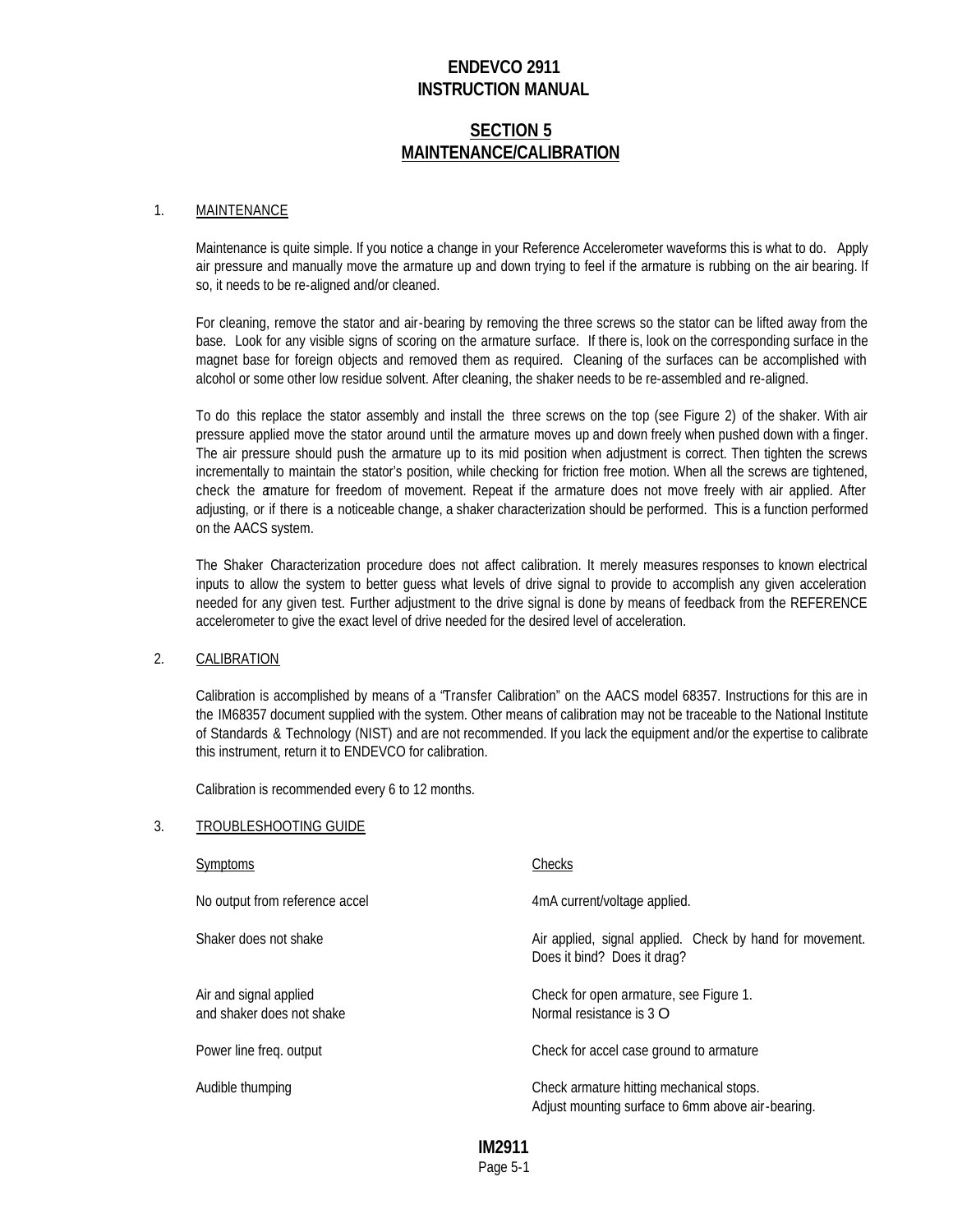### 4. REPAIR

Repair of the shaker is usually not possible in the field. In the event of a broken wire inside the shaker or something similar to this, the user can fix it without any problems. The simple design of the shaker has few moving parts and therefore does not lend itself to many "simple fixes".

Access to component parts is gained by removal of the three cap head screws that secure the unit's top plate. This reveals all the moving parts. Further disassembly will not reveal any more user serviceable parts. If no physical damage can be seen at this point, then the unit should be returned to ENDEVCO.

#### 5. FACTORY SERVICE

If serious trouble occurs, and the instrument cannot be made to perform specifications, return the shaker to the factory. A detailed statement describing the fault noted should always accompany it.

ENDEVCO warrants each new instrument to be free from defects in material and workmanship for one year from the date of sale to the original purchaser. This warranty does not extend to units that have been mistreated, used in violation of Endevco recommendations, or to units that have been altered or repaired outside of the ENDEVCO factory. Defects covered by this warranty will be corrected at no charge when the unit is delivered to the factory with all transportation charges prepaid. If, upon examination, it is found that a defect is not within the scope of this warranty, a statement of repair charges and a request for authorization to proceed with repair will be submitted to the purchaser.

Address all shipments and correspondence to:

Endevco Technical Services Dept. 30700 Rancho Viejo Rd. San Juan Capistrano, CA 92675

> **IM2911** Page 5-2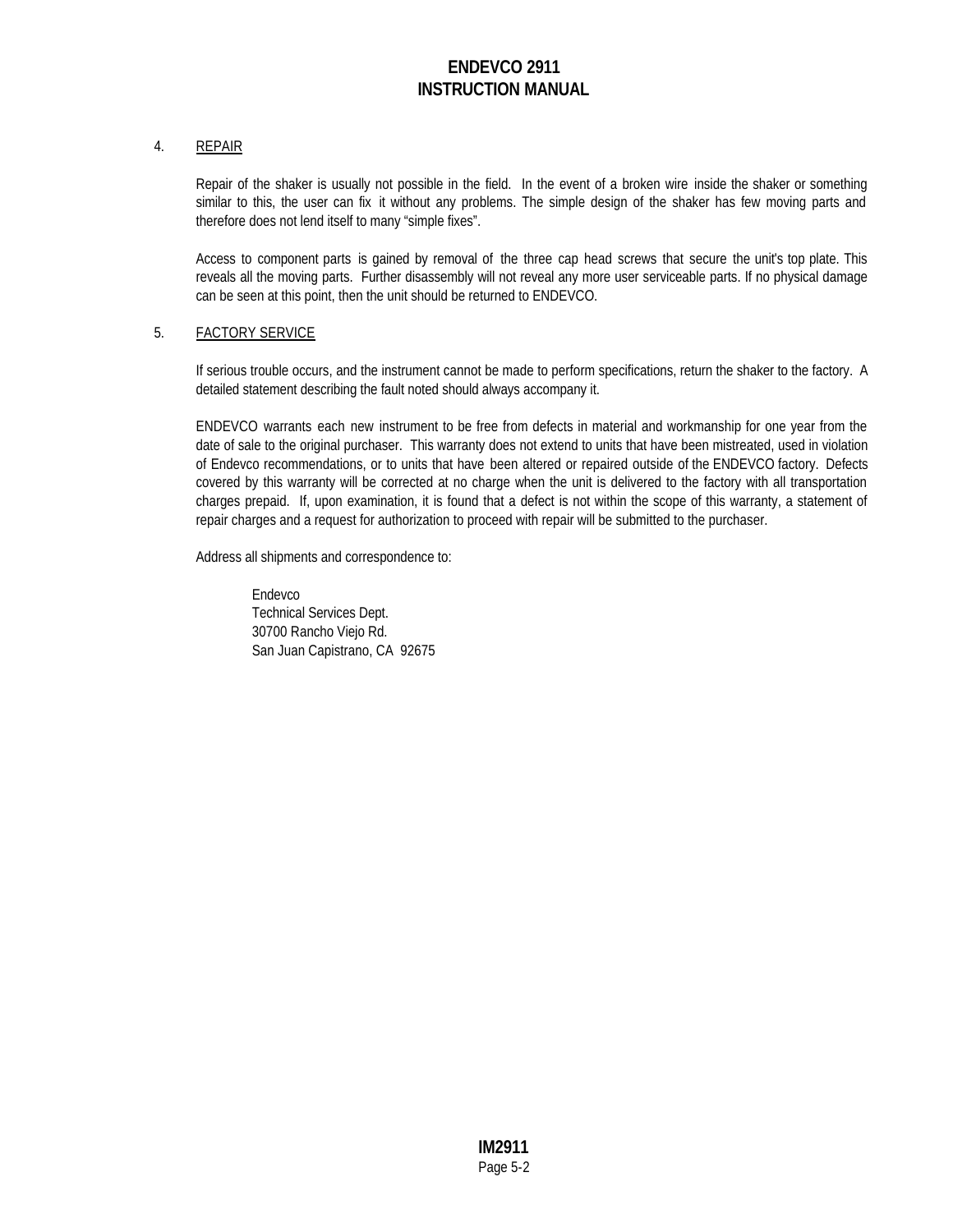# **SECTION 6 ACCESSORIES**

### 1. ACCESSORIES INCLUDED

The following accessory items are included with the Model 2911:

| QTY. | <b>PART NUMBER</b> | <b>DESCRIPTION</b>                       |
|------|--------------------|------------------------------------------|
|      | 15071              | Adapter Stud, 1/4-28 UNF to 10-32 UNF    |
| 1    | 14159-1            | Adapter Bushing, 1/4-28 UNF to 10-32 UNF |
| 1    | 14159-2            | Adapter Bushing, 1/4-28 UNF to 6-32 UNC  |
| 1    | 14159-4            | Adapter Bushing, 1/4-28 UNF to 2-56 UNC  |
| 1    | EHM374             | Hex Wrench, 1/8 in.                      |
| 1    | EHM1020            | Hex Wrench, 1/4 in.                      |
|      |                    |                                          |

### 2. ACCESSORIES OPTIONAL

The following accessories for use with the Model 2911 are available from ENDEVCO:

| QTY. | PART NUMBER   | <b>DESCRIPTION</b>        |
|------|---------------|---------------------------|
|      | 34699         | Isolation Mounting Kit *  |
|      |               |                           |
|      | 14159-3       | Adapter Bushing, 4-40 UNC |
|      | 14159-5       | Adapter Bushing, 4-48 UNF |
|      | 14159-6       | Adapter Bushing, 8-32 UNC |
|      | 14159-7       | Adapter Bushing, M3 x 0.5 |
|      | <b>EHX268</b> | <b>Acoustic Couplant</b>  |
|      |               |                           |

\* Note: 31137 can also be used.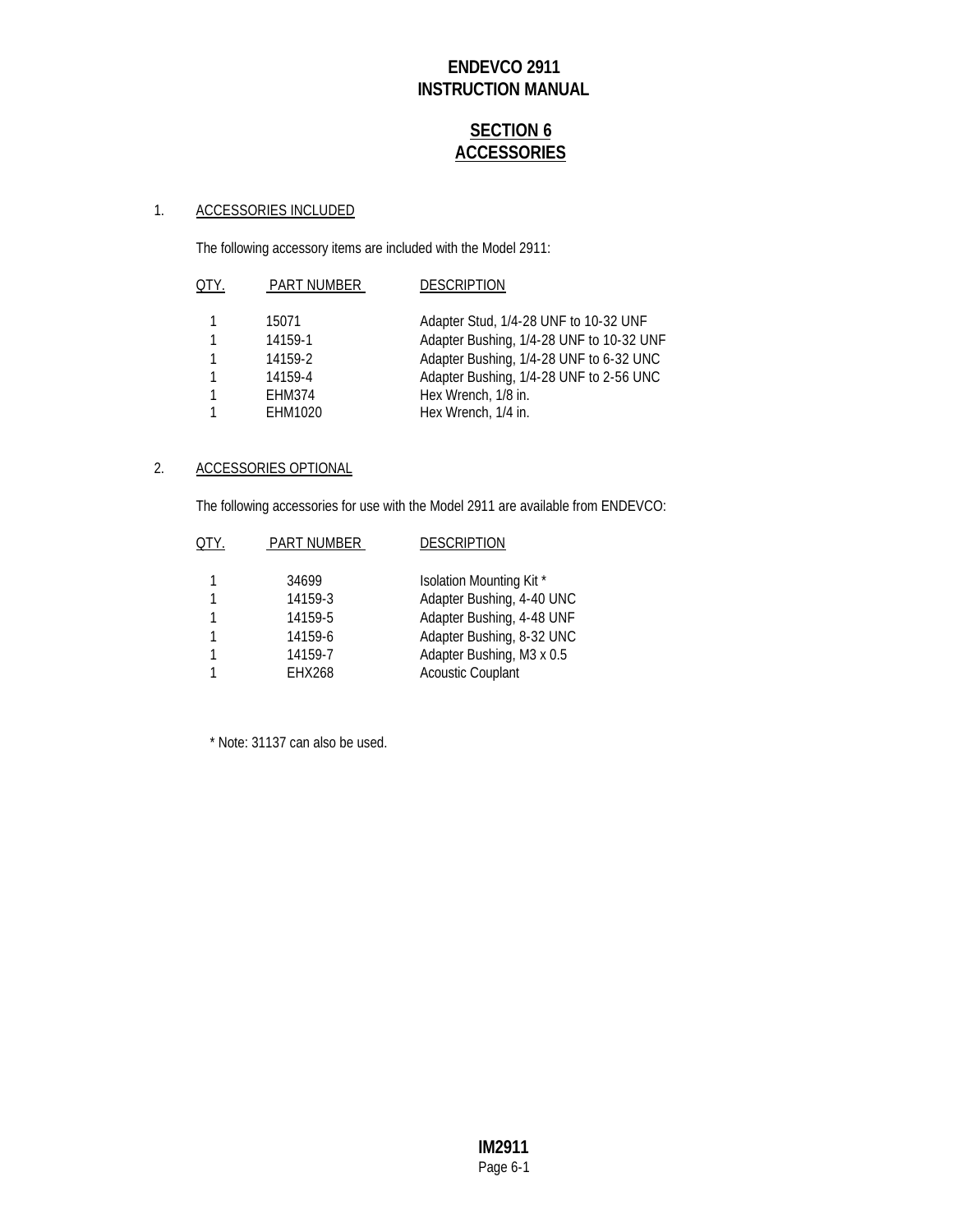# **SECTION 7 DRAWINGS AND DIAGRAMS**

#### 1. GENERAL

#### CONNECTOR PINOUT TABLE 1

Shaker Control, DB25 Plug

| Pin            | Description ( $NU = not used$ ) | Pin | Description ( $NU = not used$ ) |
|----------------|---------------------------------|-----|---------------------------------|
| 1              | <b>NU</b>                       | 14  | NU.                             |
| $\overline{2}$ | NU                              | 15  | NU                              |
| 3              | NU                              | 16  | <b>NU</b>                       |
| 4              | NU                              | 17  | <b>NU</b>                       |
| 5              | NU.                             | 18  | Armature ground                 |
| 6              | Armature ground                 | 19  | PA Out+                         |
| 7              | PA Out+                         | 20  | PA Out+                         |
| 8              | PA Out+                         | 21  | PA Out+                         |
| 9              | PA Out+                         | 22  | PA Out+                         |
| 10             | PA Out-                         | 23  | PA Out-                         |
| 11             | PA Out-                         | 24  | PA Out-                         |
| 12             | PA Out-                         | 25  | PA Out-                         |
| 13             | PA Out-                         |     |                                 |



### WIRING DIAGRAM

DIAGRAM 1

**IM2911** Page 7-1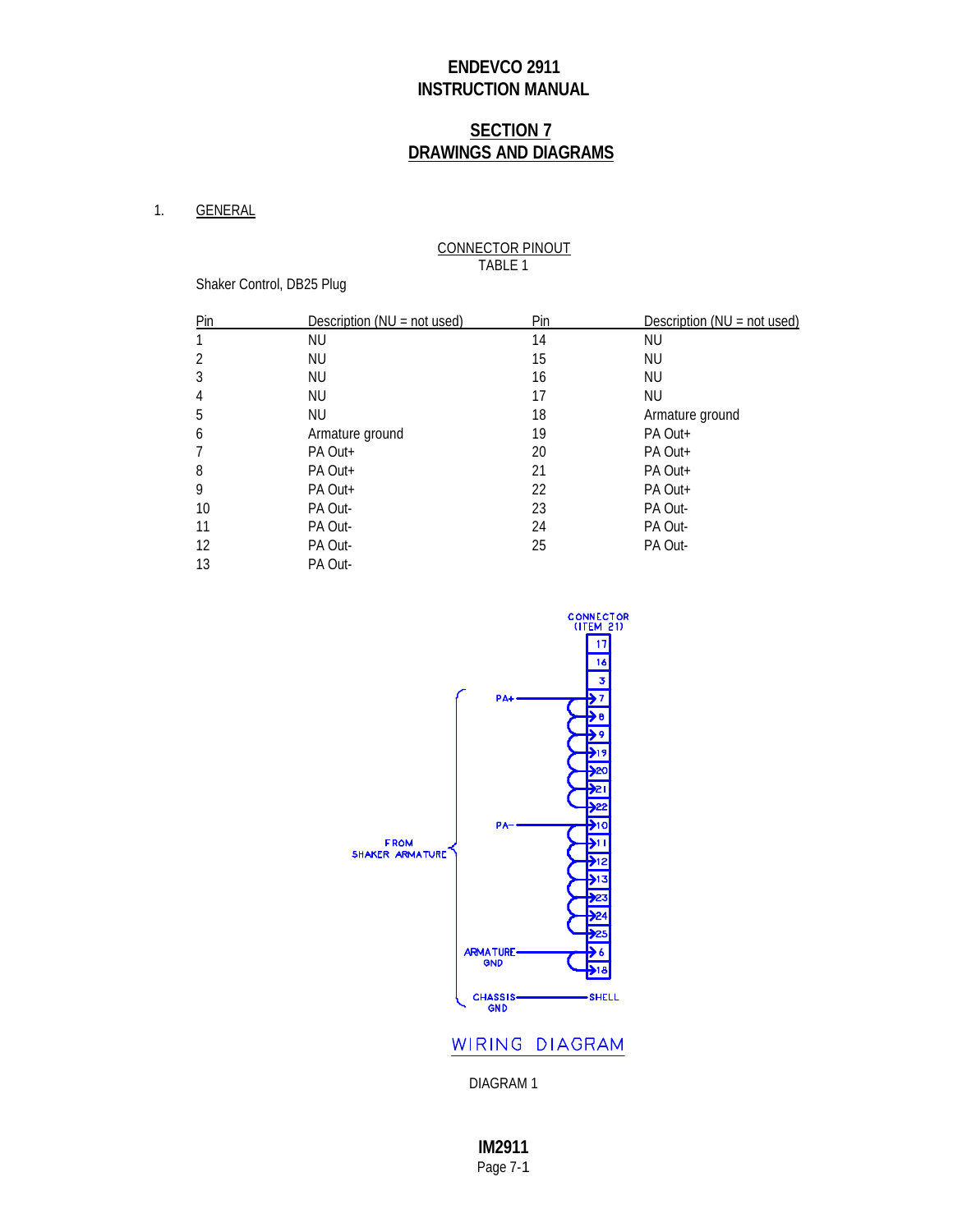2. DRAWINGS



FIGURE 1 – OUTLINE DRAWING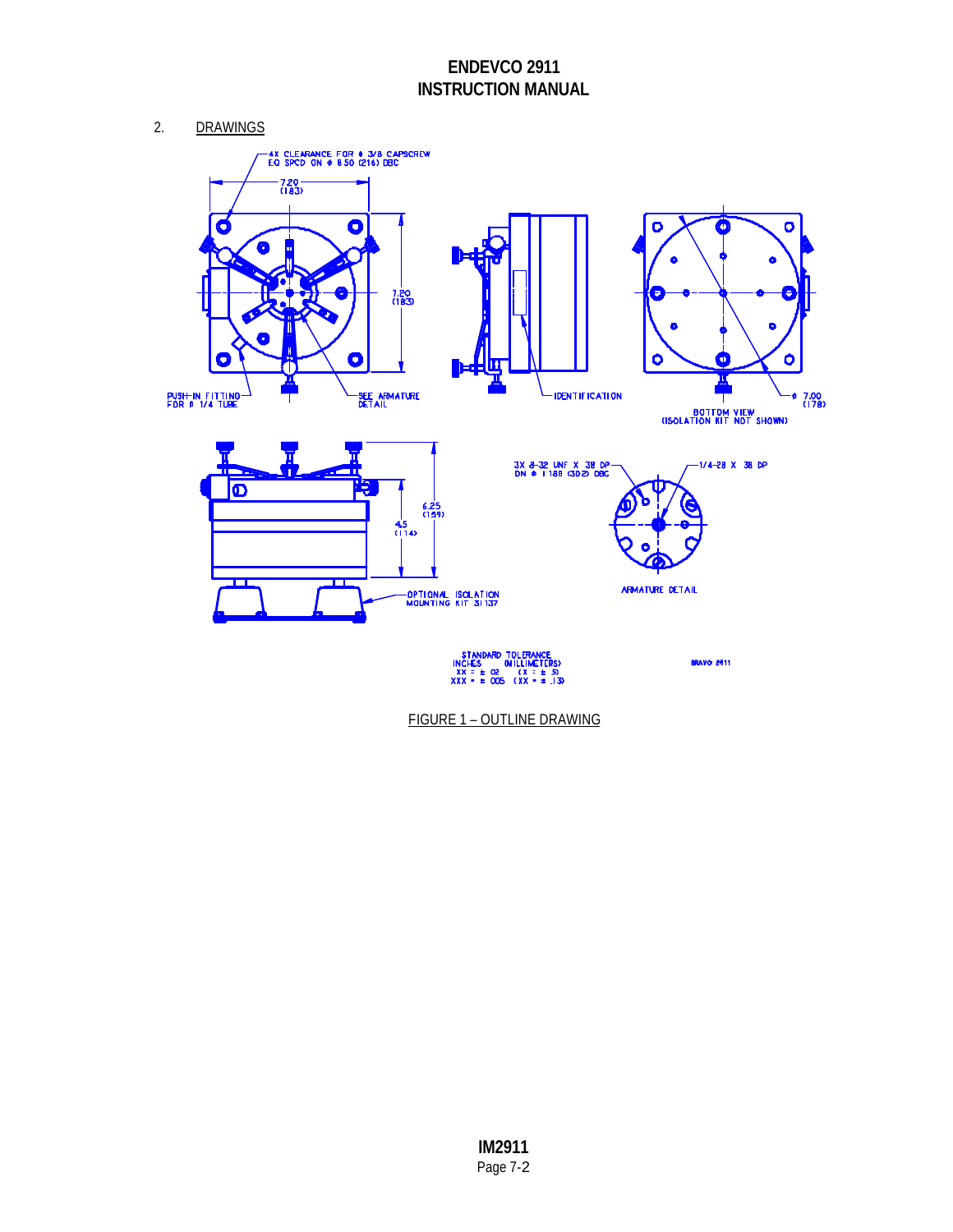

FIGURE 2 – TOP VIEW



FIGURE 3 – SIDE VIEW OF STATOR REMOVED

**IM2911** Page 7-3